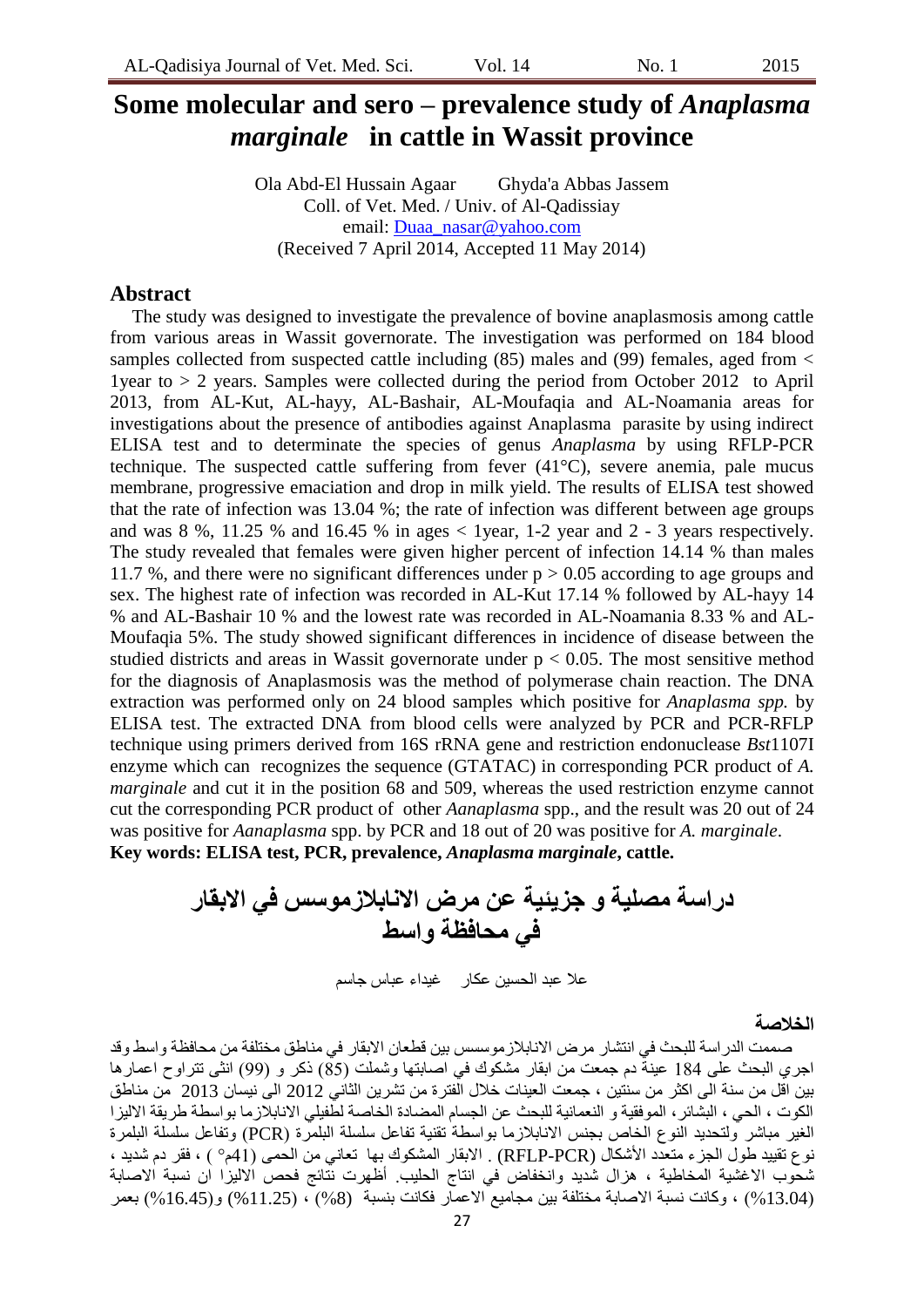أقل من سنة ، 1 - 2 سنة ومن 2 – 3 سنة على التوالي. أظهرت الدر اسة نسبة الاصابة في الآناث ( 14.14 % ) أعلى منها في الذكور (11.7 %) ، الا انه لا يوجد فرق معنوي تحت مستوى احتمال 5% اعلى نسبة اصابة سجلت في الكوت 14.14% نتتبعها الحي 14% و البشائر10% أما اقل نسبة اصابة سجلت في النعمانية 8.33 % و الموفقية 5% مع فرق معنوى تحت مستوى احتمال 5% . بينت النتائج ان الطريقة الأكثر حساسية في تشخيص الانابلازموسس هي تفاعل سلسلة الّبلمرة (PCR) حيث تم استخلاص الحمض النووي DNA من 24عينة فُقط والتي كانت موجبة لفحصٌ الاليزا وقد تم تحليل الحمض النووي المستخرج بواسطة تقنية PCR و ( RFLP\_PCR ) باستخدام بادئات مستمدة من rRNA S16 و اَضَى انمطغ I1107Bst endonuclease انزٌ ًَُض ذراتغ انمىاػذ انُرشوخُُُح )GTATAC )نُىاذح PCR الخاصة A. *marginale الخاصة A. marginale الخاصة* التي تمويد النهيج العاصمية الصحية الصحية تاألَىاع االخشي نطفُهٍ االَاتالصيا وكاَد انُرُدح 20 يٍ 24 ػُُح يىخثح نم .*spp Anaplasma* و 18 يٍ 20 يىخثح نهُىع *marginale .A* . **الكلمبث المفتبحيت : اختببر االليسا ، اختببر تفبعل سلسلت البلمرة ، االنببالزموسس ، االبقبر**

#### **Introduction**

Bovine Anaplasmosis is one of the important hemoparasitic tick- borne disease of cattle and other ruminants with tropical and sub-tropical regions of the world, caused by intraerythrocytic parasite of genus *Anaplasma* (order: Rickettisale, family: Anaplasmataceae) (1). Based upon location within the infected erythrocyte, two species of *Anaplasma* that infect cattle and cause bovine Anaplasmosis have been described, A*. marginale* and *A. centrale* (2, 3). The most common etiological agent is *A. margina*le which cause acute anaplasmosis and responsible for severe morbidity and mortality in temperate tropical and subtropical regions worldwide (4). According to Theiler (3) *A. centrale* is less pathogenic to cattle than *A. marginale* but most importantly, gives resistance against the latter, hence it is used for the preparation of live vaccine strains, assuring immunological protection against bovine anaplasmosis, such vaccines are produced in Africa, Australia, and Latin America (5). Bovine anaplasmosis occurs in tropical and sub-tropical regions of the world including 40 states of USA, south and central America, Asia, Africa, southern Europe, Middle East, and Australia (6). The infectious agent transmitted either biologically by ticks or mechanically via contaminated mouth part of biting insects or by contaminated fomites such as needles, castrating knives, ear taggers, and other surgical instruments (7). Bovine anaplasmosis can be seen at any age group in cattle, however, the severity of disease and death rate increase with the advance in age, clinical anaplasmosis is more commonly in cattle older than 1 year of age (5). Acute

hemolytic anemia associated with fever, weight loss, abortion, decreased milk production, and in some cases death of infected cattle (8). Recovered animals from acute anaplasmosis become persistently infected with *A. marginale* and serve as reservoir and source of infection within a herd (9). Diagnosis of bovine anaplasmosis performed routinely by Giemsa stained blood smears which can be indeed used as a suitable method to detect *Anaplasma* in the animals clinically suspected for acute diseases, but it is not applicable for the determination of pre-symptomatic and carrier animals (10). Therefore, several serological tests have been used to measure *Anaplasma*specific antibodies, including the complement fixation test, card agglutination test, indirect fluorescent antibody test, enzyme-linked immunosorbent assay (ELISA) (11). Unfortunately, because of antigen cross reactivity, these tests do not discriminate between different *Anaplasma* species (12). Molecular methods include PCR technique, with a high degree of sensitivity and specificity, have been developed to identify *A. marginale* DNA in the blood of infected animal even in very low numbers (10). For that the study aimed to 1- Investigate about Anaplasmosis in cattle by Enzyme-Linked ImmunoSorbent Assay (ELISA) technique and determine the effect of age and sex of animals and study area on prevalence rate of infection. 2-To determinate the species of *Anaplasma marginale* or *A. central*, by use of PCR-RFLP method.

anaplasmosis characterized by a progressive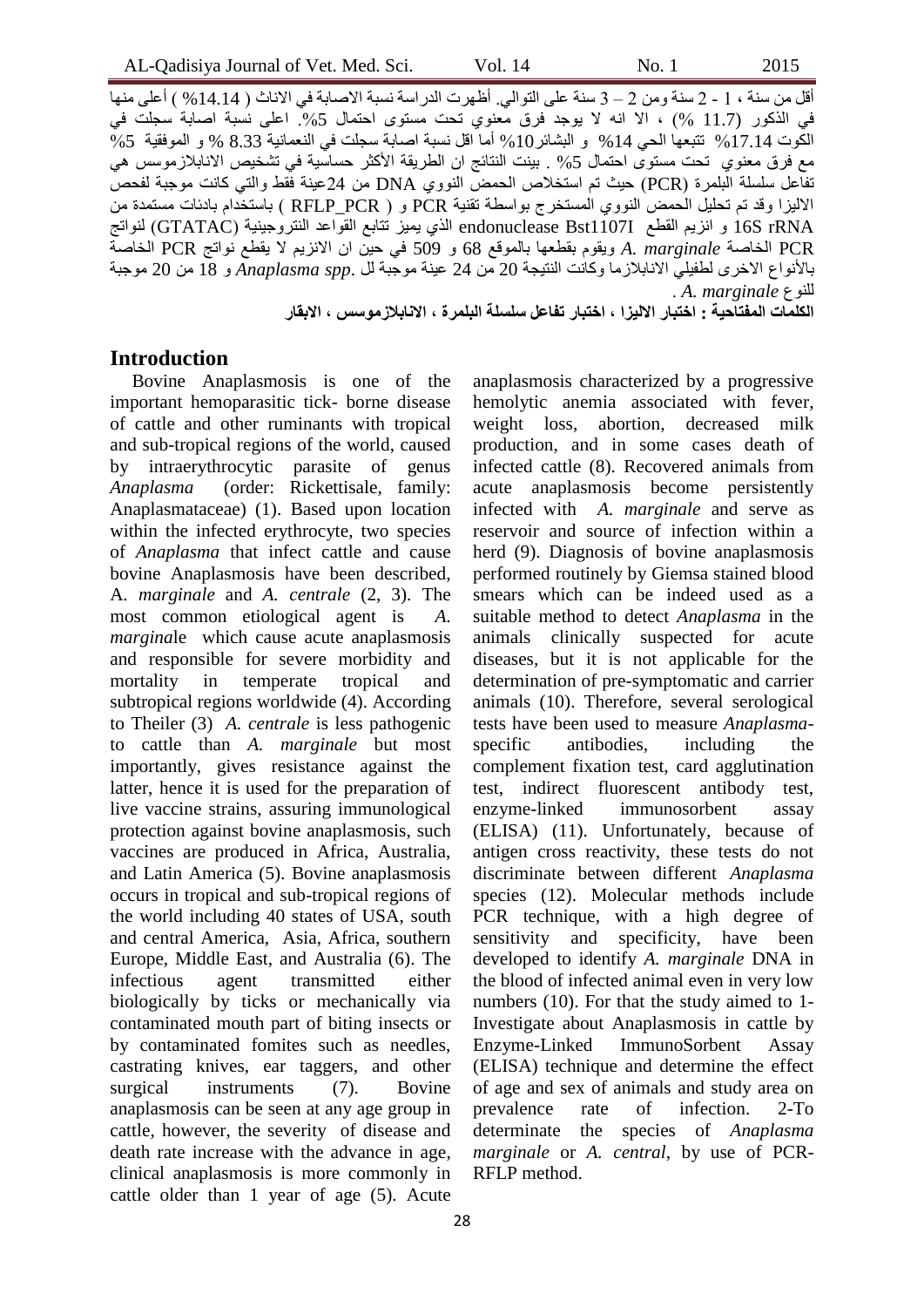## **Materials and methods Blood Sample collection:**

From October 2012 to April 2013, a 184 venous blood samples were collected from suspected cattle aged from less than 1 year to 2-3 years and based on the clinical manifestations of severe anemia and jaundice from districts and the areas Wasiit governorate (AL-kut, AL-hayy, AL-Bashair, Al-Moufaqia, and Al-Noamania). Blood samples were collected from jugular vein into 2 vaccutainer tubes each contain 5ml of blood, one with anticoagulant for PCR test, labeled and stored in freezing condition inside the refrigerator, and the other without anticoagulant, and preparation of serum was done immediately for ELISA test.

#### **Serum preparation:**

The serum were separated by centrifugation at 3000 round per minute for 10 minutes, then the serum aspirated carefully by pipette into dry, sterile and labeled test tubes, which storage in frezz then transported under cold conditions to the laboratory of Al-Karama hospital, where Indirect ELISA test was conducted for detection of *Anaplasma marginale* antibodies by using *A. marginale*-Ab ELISA Kit (Svanova Biotech AB, Sweden).

#### **Primers:**

The 16S rRNA primers which used in REFLP-PCR for genotyping of Anaplasma spp. were designed by (13) and provided

## **Results**

**Prevalence of Bovine Anaplasmosis in cattle using ELISA test:**

Out of 184 serum samples collected randomly from suspected cattle were examined by ELISA test, there were 24 (13.04%) positive cases in cattle (Table 2). The study show the prevalence of bovine anaplasmosis according to age group, sex and area of infection expressed in tables (3,4,5).

**Table (2): Seropositivity rate of Bovine anaplasmosis by using ELISA technique.**

| No. of<br>examined<br>cattle | No. of positive<br>cases for<br><b>ELISA</b> test | Infection<br>rate % |
|------------------------------|---------------------------------------------------|---------------------|
|                              |                                                   | 13 O4               |

from Bioneer company, Korea as following (Table 1).

| Table (1): Oligonucleotide sequences that |  |
|-------------------------------------------|--|
| were used for PFLP-PCR                    |  |

| rimer | Sequence |                                               |       |
|-------|----------|-----------------------------------------------|-------|
| 16S   | F        | <b>AGAGTTTGATCCTGGCT</b><br>CAG               |       |
| rRNA  | R        | <b>GTTAAGCCCTGGTATTT</b><br>$\lnot$ A $\lnot$ | 577bp |

#### **Serological analysis:**

*A. marginale*-Ab ELISA Kit (Svanova Biotech AB, Sweden), was used to detect specific antibodies against *Anaplasma marginale* parasite in bovine serum samples. This technique was done according to method described by company instructions.

## **Molecular analysis:**

RFLP PCR Technique was performed for detection and genotyping of Anaplasma spp. in blood samples that collected from suspected cases of cattle, this technique was based on the digestion of 16S rRNA gene by restriction endonuclease (*Bst*1107I) and the method was carried out according to method described by (13).

## **Statistical analysis:**

Chi-square  $(X^2)$  and t-test were used for detect statistical difference of data prevalence of disease and the effect of other factors. The differences were considered statistically significant at  $P < 0.05$  (14).

**Table (3): Infection rates according to age of examined animals by using ELISA technique.**

| Age group              | No. of<br>exam.<br>animals | No. of<br>$(+)$ cases<br>for<br><b>ELISA</b> | Infection<br>rate<br>$\%$ |
|------------------------|----------------------------|----------------------------------------------|---------------------------|
| Less than<br>1 year    | 25                         | $\mathfrak{D}$                               | 8 a                       |
| 1-2 years              | 80                         | 9                                            | 11.25a                    |
| Higher than<br>2 years | 79                         | 13                                           | 16.45a                    |
| Total                  | 184                        | 24                                           | 13.04                     |

**Similar letters refers to the non-significant differences between ages under p <0.05.**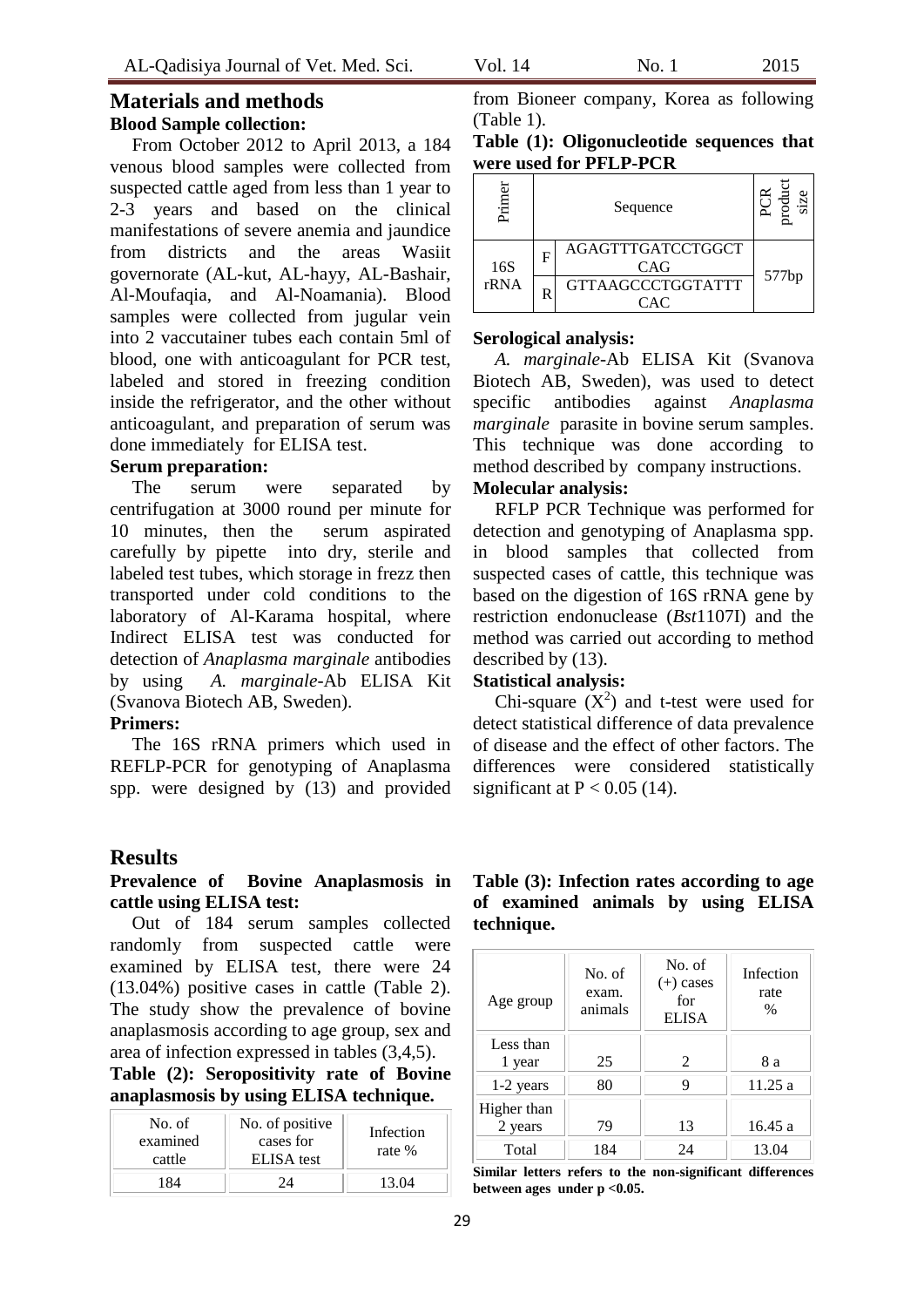**Table (4): Infection rates according to sex of examined animals by using ELISA technique.**

| Cattle | No. of<br>examined<br>animals | No. of<br>$(+)$ cases<br>for<br><b>ELISA</b> | Infection<br>rate<br>$\%$ |
|--------|-------------------------------|----------------------------------------------|---------------------------|
| male   | 85                            | 10                                           | 11.76 a                   |
| Female | 99                            | 14                                           | 14.14 a                   |
| Total  | 184                           | 24                                           | 13.04                     |

**Similar letters refers to the non-significant differences between sex under p <0.05.**

**Table (5): Infection rates according to the area of infection by using ELISA technique.**

| Area        | No. of<br>examined<br>animals | No. of<br>$(+)$ cases<br>for<br><b>ELISA</b> | Infection<br>rate<br>$\%$ |
|-------------|-------------------------------|----------------------------------------------|---------------------------|
| $Al-Kut$    | 70                            | 12                                           | 17.14 a                   |
| Al-hayy     | 50                            |                                              | 14 a                      |
| Al-Bashair  | 20                            | $\mathcal{D}_{\mathcal{L}}$                  | 10a b                     |
| Al-Noamania | 24                            | $\mathcal{D}_{\mathcal{L}}$                  | 8.33 a b                  |
| Al-Moufaqia | 20                            | 1                                            | 5 b                       |
| Total       | 184                           | 24                                           | 13.04                     |

**Similar letters refers to non-significant differences, while the different letters refers to the significant differences among areas under p <0.05.**

## **Bovine Anaplasmosis according to RFLP-PCR technique:**

The use of this technique was aimed to detect *Anaplasma* species which spread in the area of study. PCR analysis of the DNA isolated from blood samples showed that 20 out of the 24 blood samples were *Anaplasma*  spp*.* positive and revealed an expected PCR product of 577 bp in length (Fig. 1).

According to RFLP-PCR, the restriction endonuclease *Bst*1107I which added to *Anaplasma* positive PCR products cut it in to two expected DNA fragments with 509 bp and 68 bp in length respectively and the result was 18 out of 20 blood samples was *Anaplasma marginale* positive (Fig. 2).



**Fig. 1: Agarose gel electrophoresis image that shown the PCR product analysis of 16S rRNA gene of** *Anaplasma* spp**. in blood samples. Where M: marker 100bp, lane (1-14) positive blood samples at 577 bp PCR product.**

**Fig. 2: Agarose gel electrophoresis image that shown the RFLP-PCR product analysis of 557bp of 16S rRNA gene of Anaplasma spp. that digestion by restriction endonuclease (***Bst***1107I). Where M: marker 100bp, (lane1,2,3,4,5,6,8,9,11,12,13,&14) positive**  *Anaplasma marginale* **that given cut at 509bp and 68bp, whereas (lane7 and 10) which shown negative for RFLP PCR that still keep at 577bp PCR product .**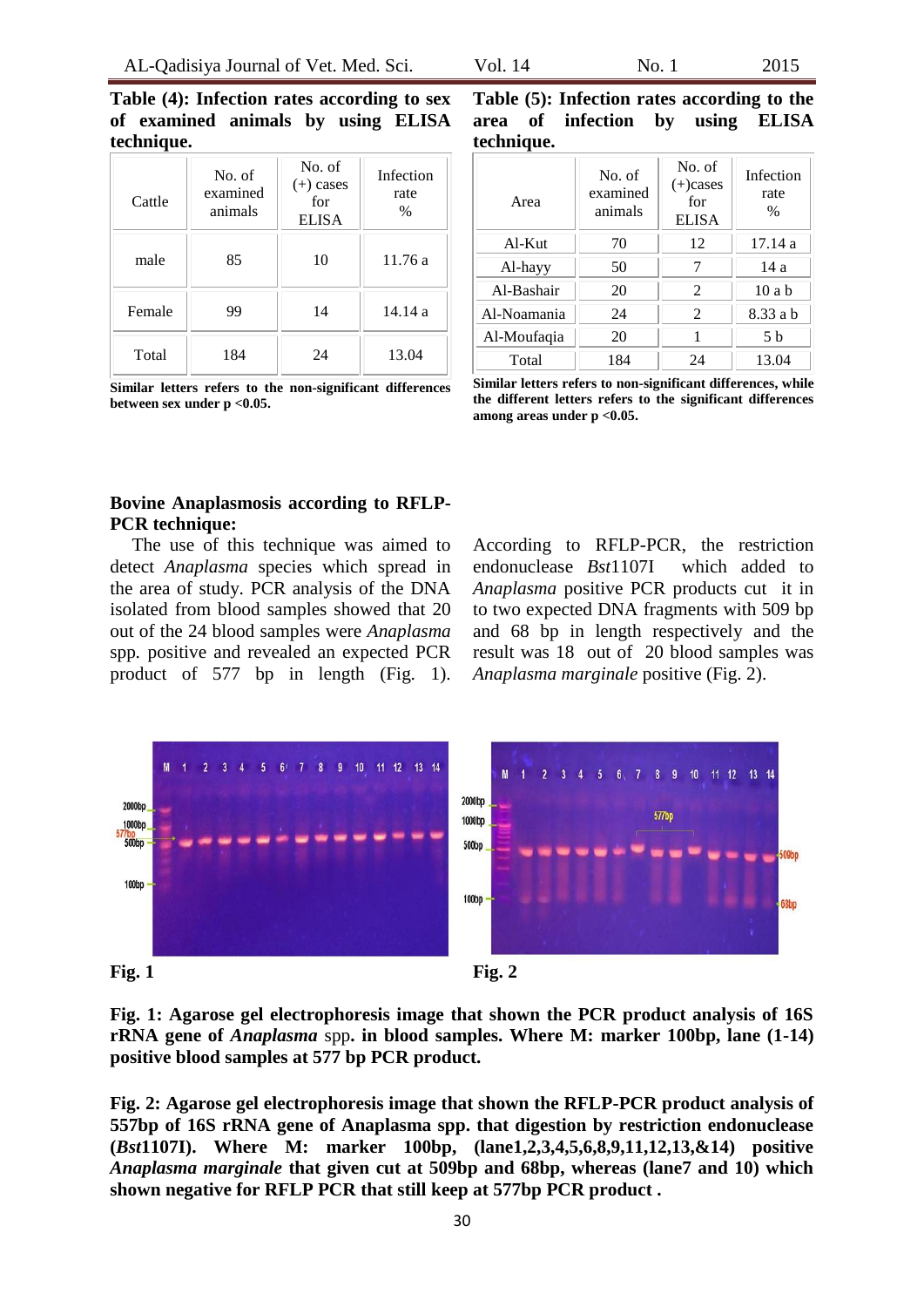## **Discussion**

## **Prevalence of Bovine Anaplasmosis according to ELISA test:**

The occurrence of antibodies in the present study against *A. marginale* in cattle from Wassit province is investigated by ELISA technique. Results are demonstrating the infestation of ruminants in the region studied with the hemoparasite (Anaplasma), and this result is in agreement with worldwide distribution of anaplasmosis in cattle (15)**.** The results also revealed that the rate of infection in cattle is ( 13.04 %) and as comparative with other studies done in Iraq, this result is higher than the result recorded by (16) who recorded (9.09%) of cattle in Erbil are infected with Anaplasmosis but lower than the result (30.4) which recorded by (17) in Al-Diwanyia governorate, this difference in results is due to the changes in weather condition and geographic distribution of tick vector between Erbil and AL-Diwanyia or Wassit governorates. The weather is cooler in the north, that lead to lower the distribution of tick vectors which transmitted the disease, while AL-Diwanyia being big agricultural area concentrated animal husbandry especially cows and the warm climate allows the presence of the tick vectors in huge number thus gets larger proportion of infection. Regarding to age wise prevalence, the results of this study revealed that the highest rate of infection in cattle aged over 2 years (16.45 %), while the lowest rate was in calves less than 1 year (8%), statistically there is no significant differences under  $p \le 0.05$ , this result is agreed with many studies applied in this side (17), (18) and (19) whom recorded that the highest prevalence of anaplasmosis in cattle occurs in age 2 years and over. Calves are received temporary immune protection from their mothers by the colostrum, which can prevents Anaplasmosis, this protection lasts about 3 months and in most cases followed by an age resistance which lasts until the animals are about 9-12 months of age, the age resistance in calves gradually wanes after 1year of age and these animals become increasingly susceptible to the disease (8, 20). In relation to the sex wise prevalence, the results of the study recorded that females

are more susceptible than male to Anaplasmosis infection in rate 14.14% and 11.7% respectively but the statistically analysis show no significant differences. The higher prevalence of anaplasmosis in female animals may be due to the fact that contaminated needles are commonly used for injecting drugs for milk let down (21). The immunosuppression in advanced pregnancy and or lactation in high producing animals are the possible reasons for the higher prevalence of *A marginale* in female cattle. Also, give a good management from owner to the male include good feeding, treatment as ectoparasitic drugs as well as isolated in relatively single and clean yard in order to reach high body weight to sale and gain good pocket money, while female regarded as donors of new calves, all previous causes can lead to decrease exposure of males to parasite of Anaplasmosis (17). The present study showed significant differences in incidence of disease between study districts and area in Wassit governorate, this difference may be attributed to the differences in climatic conditions and intensity of ticks' infestation in the areas, the highest rate of infection was record in AL- Kut 17.14 % followed by ALhayy 14% and AL-Bashair 10%, these areas which recorded the high percentage of infection are agricultural areas where available animal husbandry. The wet and warm climate for the tick vectors is the key factor in the transfer of the disease, as these areas are situated near Iran in which many casualties among the herds of cows was recorded and from where possible entry of disease by animals coming into the country through trade or animal movement. The lowest proportion was record 8.33% and 5% in Noamania and Mouafaqia respectively. This may be attributed to the desert nature of these two regions which effect on less animal husbandry, as well as the less presence of the vector tick.

#### **Prevalence of Bovine Anaplasmosis according to RFLP-PCR method:-**

Molecular methods, as more sensitive and specific diagnostic tools, have been increasingly used to detect and differentiate *Anaplasma* spp. in carrier animals, it is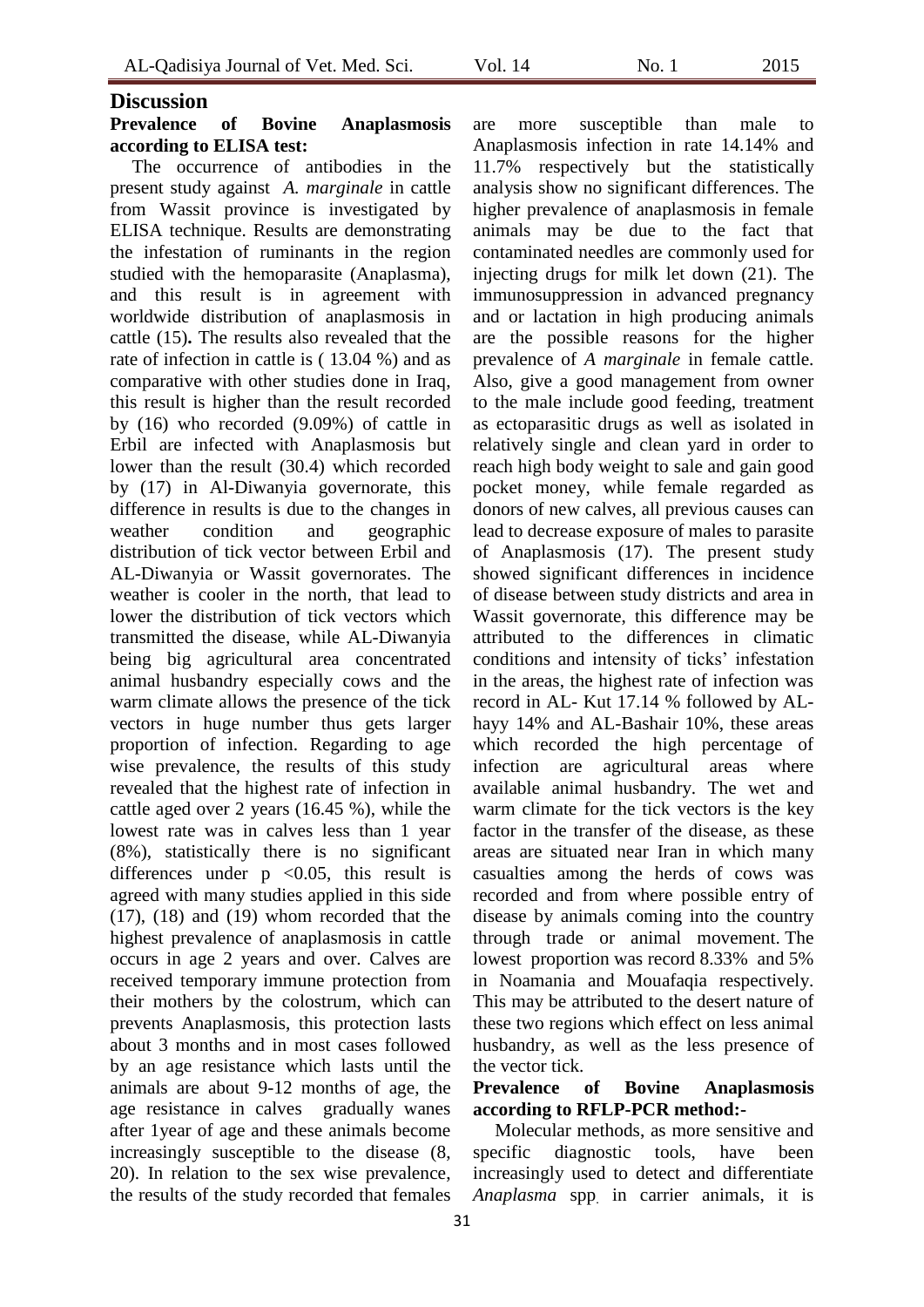recognize even relative amount of DNA of the parasite (22). In the present study DNA extraction was performed on 24 blood samples positive for *Anaplasma* by ELISA, the extracted DNA from blood cells was analyzed by PCR and RFLP-PCR using primers derived from 16S rRNA gene and restriction endonuclease Bst1107I, the restriction endonuclease Bst1107I only recognizes the sequence (GTATAC) in corresponding PCR product of *A. marginale* and cut it (23). According to PCR 20 from 24 samples was positive and this suggested that the rest 4 negative sample was collected from cattle in the late stage of infection when all parasite's DNA was faded. Analysis of all 20 Anaplasma positive PCR products with the restriction endonuclease Bst1107I showed

#### **References**

- 1-Dumler JS, Barbet A F, Bekker C P J, Dasch G A, Palmer G H, Ray S C, Rikihisa Y, Rurangirwa FR (2001) Reorganization of the genera in the families' Rickettsiaceae and Anaplasmataceae in the order Rickettsiales: unification of some species of Ehrlichia with Anaplasma, Cowdria with Ehrlichia and Ehrlichia with Neorickettsia, descriptions of six new species combinations and designation of *Ehrlichia equi* and "HGE agent" as subjective synonyms of *Ehrlichia phagocytophila*. Int. J. Syst. Evol. Microbiol*.* 51:2145*-*2165.
- 2-Brayton K A, Dark M J, Palmer G H (2009) Anaplasma. In: Nene V, and Kole C (Eds.) Genome Mapping and Genomics in Animal-Associated Microbes. Springer-Verlag Berlin Heidelberg. Pp 85-116
- 3-Theiler A (1910) *Anaplasma marginale*, the marginal points in the blood of cattle suffering from a specific disease, p. 7-64. In A. Theiler (ed.), Report of the government veterinary bacteriologist, 1908-9. Transvaal, South Africa.
- 4-Palmer G H, Brown W C, Rurangirwa F R (2000) Antigenic variation in the persistence and transmission of *Anaplasma marginale*. Microbes. Infect.; 2: 167-176.
- 5-Kocan K M, De la Fuente J, Guglielmone A A, Melendez R D (2003) Antigens and Alternatives for Control of *Anaplasma marginale* infection in Cattle. Clinical Microbiology Reviews.; 16(4):698- 712.
- 6-Cynthia M K, Susan E A (2008) The Merck Veterinary Manual, 9<sup>th</sup> ed. Whitehouse station NJ, USA.
- 7-Ewing S A, Panciera R J, Kocan K M, Ge N L, Welsh R D, Olson R W, Barker R W, Rice L E (1997) A winter outbreak of anaplasmosis in a nonendemic area of Oklahoma: a possible role for *Dermacentor albipictus*. J. Vet. Invest.;9:206-208.

that 18 PCR products could be cut in two expected DNA fragments with 509 bp and 68 bp in length respectively and this confirm diagnosis that cattle in this study was infected with *A. marginale* and the rest 2 negative *A. marginale* result may be infected with *A. centrale* or *A. bovis*. This simple PCR method based on 16S rRNA gene and flowing by RFLP- PCR able to give a rapid discrimination between *A. marginale* and another species of genus Anaplasma that infected cattle, the result of this study was agree with the result recorded by (23) in Iran, which revealed the possibility of developing a new PCR-RFLP method based on 16S rRNA gene able to differentiate between *A. marginale*, *A. centrale* and *A. bovis* that infect cattle.

- 8-Kocan K M, Blouin E F, Barbet A F (2000) Anaplasmosis control: Past, present, and future. Ann. New York Acad. Sci.; 916: 501-509.
- 9-Aubry P, Geale D W (2011) A Review of Bovine Anaplasmosis Transboundary and Emerging Diseases. Canadian Food Inspection Agency, Ottawa, ON, Canada.58 :1–30.
- 10-Carelli G, Decaro N, Lorusso A, Elia G, Lorusso E, Mari V *et al.* (2007) Detection and quantification of *Anaplasma marginale* DNA in blood samples of cattle by real-time PCR. Vet. Microbiol; 124: 107-114.
- 11-Goff W L, Stiller D, Roeder R A, Johnson L W, Falk D, Gorham J R, McGuire T C (1990) Comparison of a DNA probe, complement fixation and indirect immunofluorescence tests for diagnosing *Anaplasma marginale* in suspected carrier cattle. Vet. Microbiol.; 24:381-390.
- 12-Dreher U M, Hofmann-Lehmann R, Meli M L, Regula G, Cagienard A Y, Stark K D C, Doherr M G, Filli F, Hassig M, Braun U, Kocan K M, Lutz H (2005) Seroprevalence of anaplasmosis among cattle in Switzerland in 1998 and 2003. No evidence of an emerging disease. Vet Microbiol.;107: 71-79.
- 13-Noaman V, Shayan P, Amininia N (2009) Molecular Diagnostic of *Anaplasma marginale* in Carrier Cattle. Iranian J Parasitol. ; 4(1): 26-33.
- 14-Al-Rawi K (2000) Introduction for biostatic, Al-Mosul University.
- 15-Kocan K M, de la Fuente J, Step D L, Blouin E F, Coetzee J F, Simpson K M, Genova S G, Boileau M J (2010) Current Challenges of the Management and Epidemiology of Bovine Anaplasmosis. The bovine practitioner, 44 (2) : 94-96.
- 16-Ameen K A H, Abdullah B A, Abdul-Razaq R A (2012) Seroprevalence of *Babesia bigemina* and *Anaplasma marginale* in domestic animals in